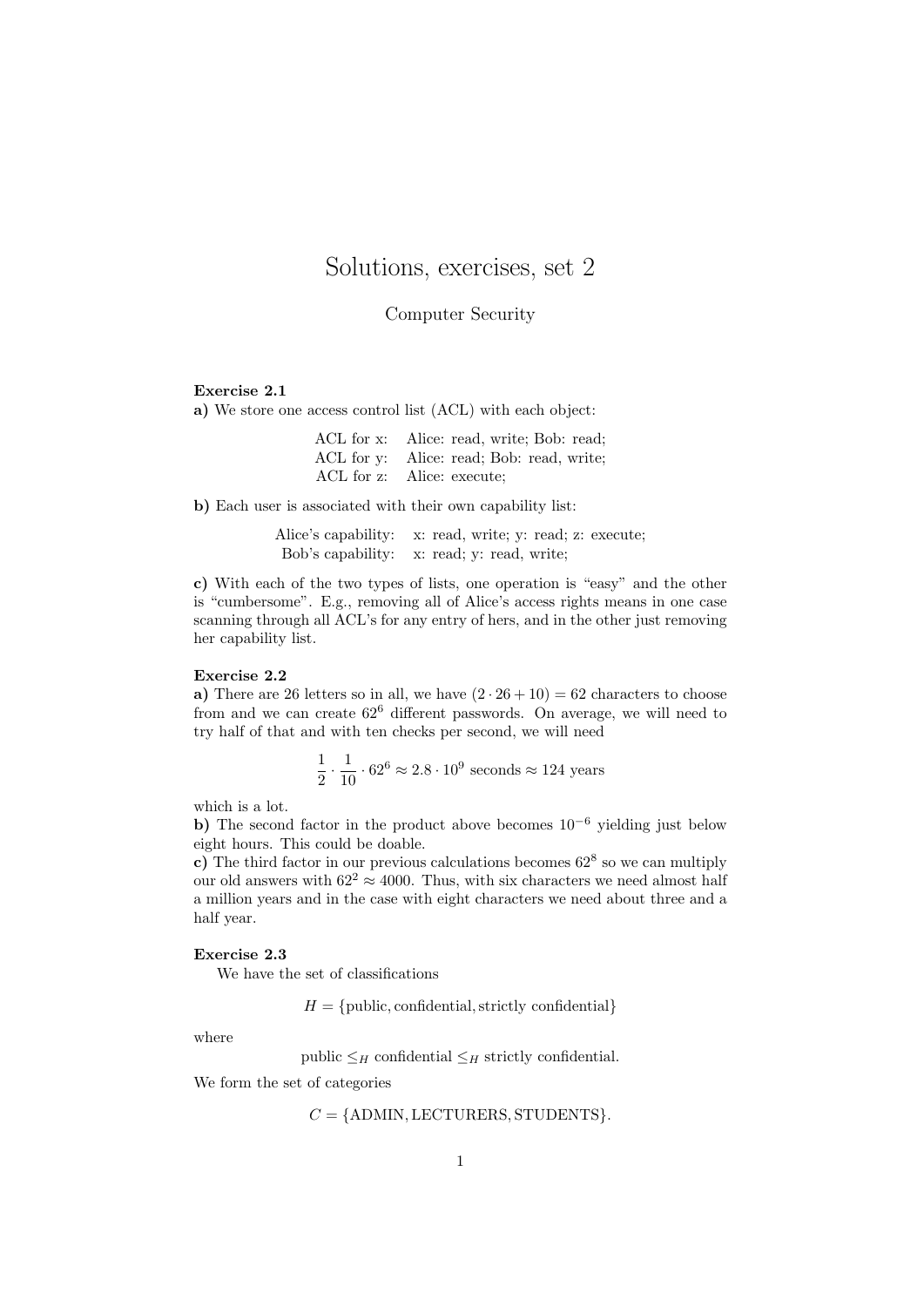Now, by definition,  $(h, c) \leq$  (confidential, {STUDENTS}) if and only if  $h \leq_H$  confidential and  $c \subseteq$  {STUDENTS}. This in turn is equivalent to  $h \in \{\text{public}, \text{confidential}\}\$ and  $c \in \{\{\text{STUDENTS}\}, \emptyset\}.$  The various combinations of these give four cases, all in all.

The second question is readily answered by realizing that  $n$  different security levels mean we can choose h in n ways and that a subset c of m different categories can be formed in  $2<sup>m</sup>$  different ways (for each category, we either include it or we don't; we construct a bit vector of length  $m$ ). We can thus choose  $(h, c)$  in  $n2^m$  different ways.  $(n, m) = (16, 64)$  gives  $n2^m = 16 \cdot 2^{64} =$  $2^{68} \approx 3 \cdot 10^{20}$ .

#### Exercise 2.4

a) We note that this exercise is heavily related to the previous one where the major difference is that we reverse a definition. For example, a subject with label {STUDENTS} can (only) access objects with one of the labels

- {STUDENTS},
- {ADMIN, STUDENTS},
- {ADMIN, LECTURERS, STUDENTS} and
- {LECTURERS, STUDENTS}.

b) Similarily, a subject with label {ADMIN, STUDENTS} can (only) access objects with one of the labels

- {ADMIN, STUDENTS} and
- {ADMIN, LECTURERS, STUDENTS}.

In other words, there are more restrictions on an object in order to be accessible. c) A subject with label  $\{\emptyset\}$  can access all objects. An object with label  $\{\emptyset\}$  can only be accessed by objects with label  $\{\emptyset\}$ . Thus,  $\{\emptyset\}$  would be the level called system high. For the label {ADMIN, LECTURERS, STUDENTS} we have the opposite situation. This level is called system low.

#### Exercise 2.5

a) Since other users than root will need to be able to read /etc/passwd, the sensitive information normally found in that file (i. e., the hashed passwords) is moved into a file readable by root only. That file is /etc/shadow.

b) A salt is a value added to the password before it is hashed. It serves three purposes. First, an attack that aims to recover all passwords in a list needs to test each password with each salt. Second, if two users have the same password, they will have a different hash provided that they have different salts. Third, it protects against time-memory tradeoff attacks (or rainbow attacks).

Exercise 2.6 The error is the conclusion made in the last sentence. It is indeed correct that the rainbow table needs approximately a factor  $t$  fewer table lookups. However, this does not mean that it is a factor  $t$  faster. Instead, this attack will require more computations before a table lookup can be made. In the first try we apply the reduciton function  $R_{t-1}$  before searching the endpoints. In the next try we have to apply  $R_{t-2}$ , h,  $R_{t-1}$ , the next time  $R_{t-3}$ , h,  $R_{t-2}$ , h,  $R_{t-1}$